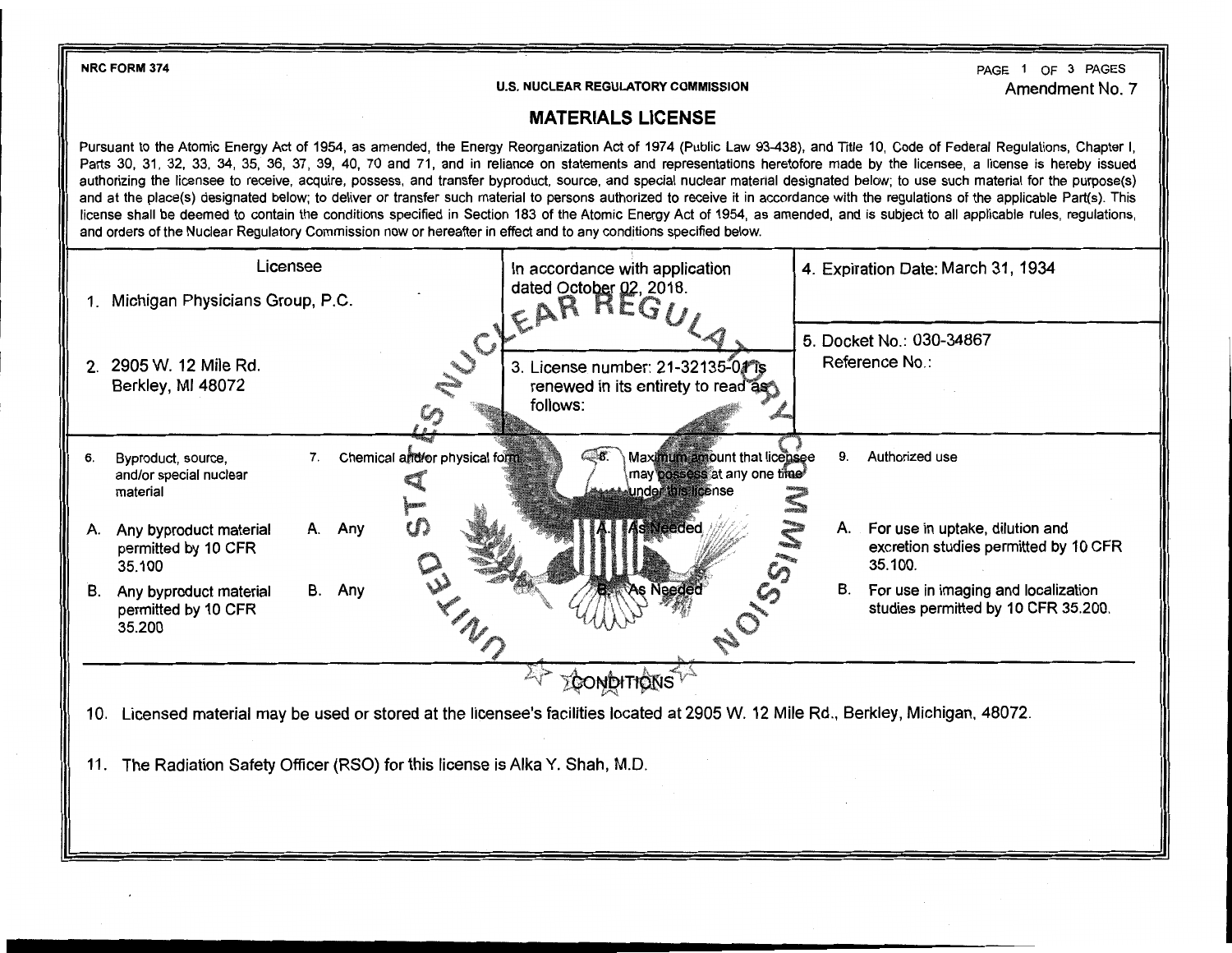| NRC FORM 374A                                                                                                               | <b>U.S. NUCLEAR REGULATORY COMMISSION</b> |                                         | PAGE 2 OF 3 PAGES |  |
|-----------------------------------------------------------------------------------------------------------------------------|-------------------------------------------|-----------------------------------------|-------------------|--|
| <b>MATERIALS LICENSE</b><br><b>SUPPLEMENTARY SHEET</b>                                                                      | License Number<br>21-32135-01             | Docket or Reference Number<br>030-34867 |                   |  |
|                                                                                                                             | Amendment No. 7                           |                                         |                   |  |
| 12. Licensed material shall only be used by, or under the supervision of:                                                   |                                           |                                         |                   |  |
| A. Individuals permitted to work as authorized users in accordance with 10 GFR 35.13 and 10 CFR 35.14.                      |                                           |                                         |                   |  |
| B. The following individuals are authorized users for the material and medical uses as indicated:                           |                                           |                                         |                   |  |
| <b>Co</b> Material and Use<br>Authorized User(M.D., D.O., etc.)<br>10 CFR 35 100,10 CFR 35.200<br>Alka Y. Shah, M.D.<br>CË. |                                           |                                         |                   |  |
|                                                                                                                             | WILLIAM NOS<br>$\Sigma$                   |                                         |                   |  |
|                                                                                                                             | <b>Contractor</b>                         |                                         |                   |  |
|                                                                                                                             |                                           |                                         |                   |  |